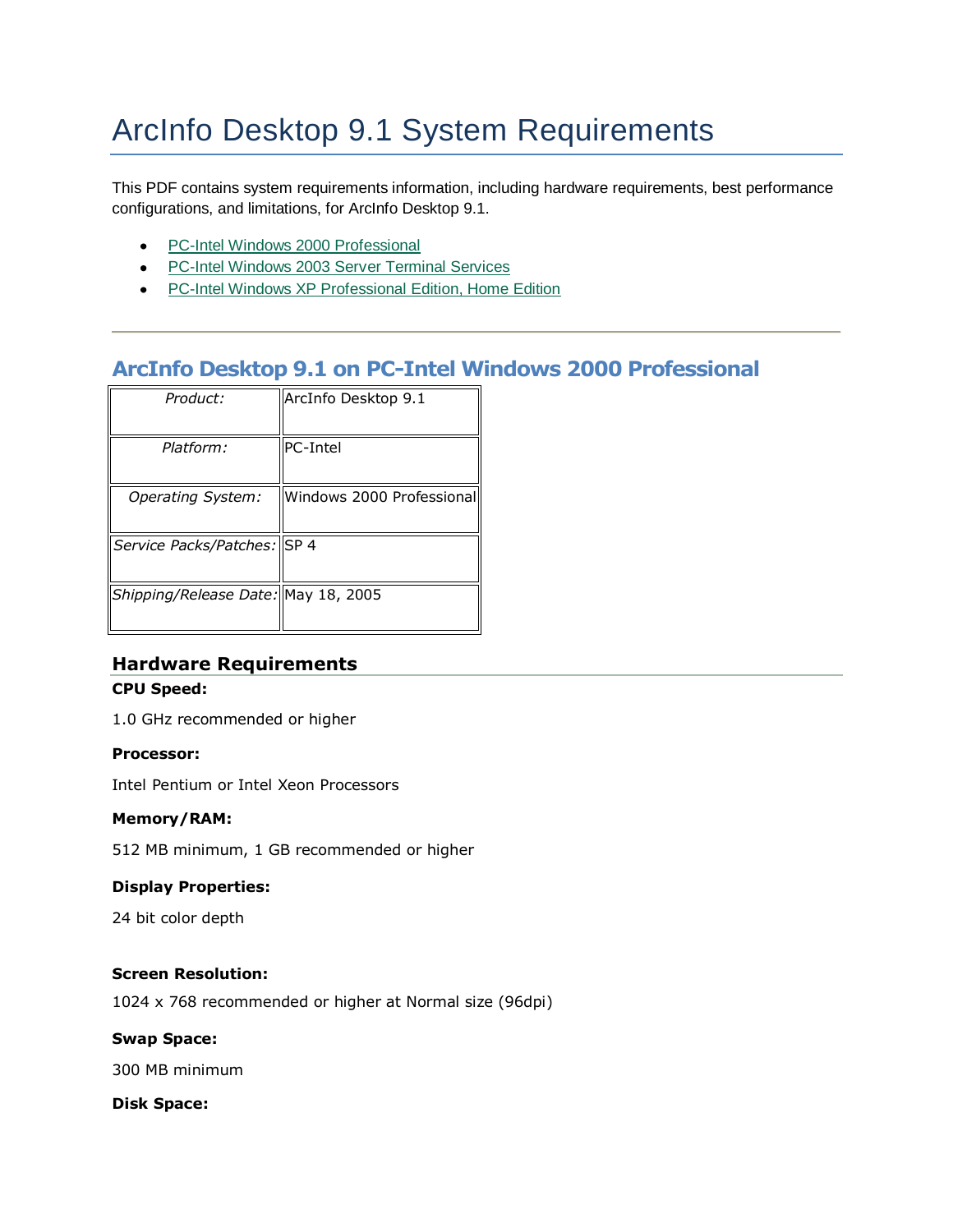#### Typical 765 MB NTFS, Complete 1040 MB NTFS

#### **Disk Space Requirements:**

In addition, up to 50 MB of disk space maybe needed in the Windows System directory (typically C:\Windows\System32). You can view the disk space requirement for each of the 9.1 components in the Setup program.

#### **Notes:**

#### **OPERATING SYSTEM REQUIREMENTS**

#### **Internet Explorer Requirements**

- Some features of ArcInfo Desktop 9.1 require a minimum installation of Microsoft Internet Explorer Version 6.0 or 7.0. If you do not have an installation of Microsoft Internet Explorer Version 6.0/7.0, you must obtain and install it prior to installing ArcGIS Engine Runtime. (Please also see IE7 Limitations)

#### **Python Requirement for Geoprocessing:**

- ArcInfo Desktop geoprocessing tools use the Python scripting language and require that Python and the Python Win32 extension are installed. If the ArcGIS Desktop setup does not find Python on the target computer, it will install Python 2.1 and Win32all-151 extension during a typical or complete installation. You may choose a Custom installation to unselect the Python feature to avoid installing these features. See the install guide for additional information concerning Python.

#### **License Manager Requirements:**

- Simple TCP/IP, Network Card or Microsoft Loopback Adapter.

#### **Additional Requirements for ArcGlobe (as part of 3D Analyst):**

- CPU Speed: 1.5 GHz recommended or higher.

- Disk Space: ArcGlobe will create cache files when used, additional disk space may be required for this and any other data used in ArcGlobe.

- Video Card: An OpenGL 1.1 or above compliant video card is required, with at least 32 MB of video memory, however 64 MB of video memory is recommended.

# **ESRI supports and recommends the following integrated development environments for use with ArcGIS Desktop**

#### **and the ArcGIS Desktop Developer Kit:**

#### **- COM**

Visual Basic for Applications Visual Basic 6 sp3 or later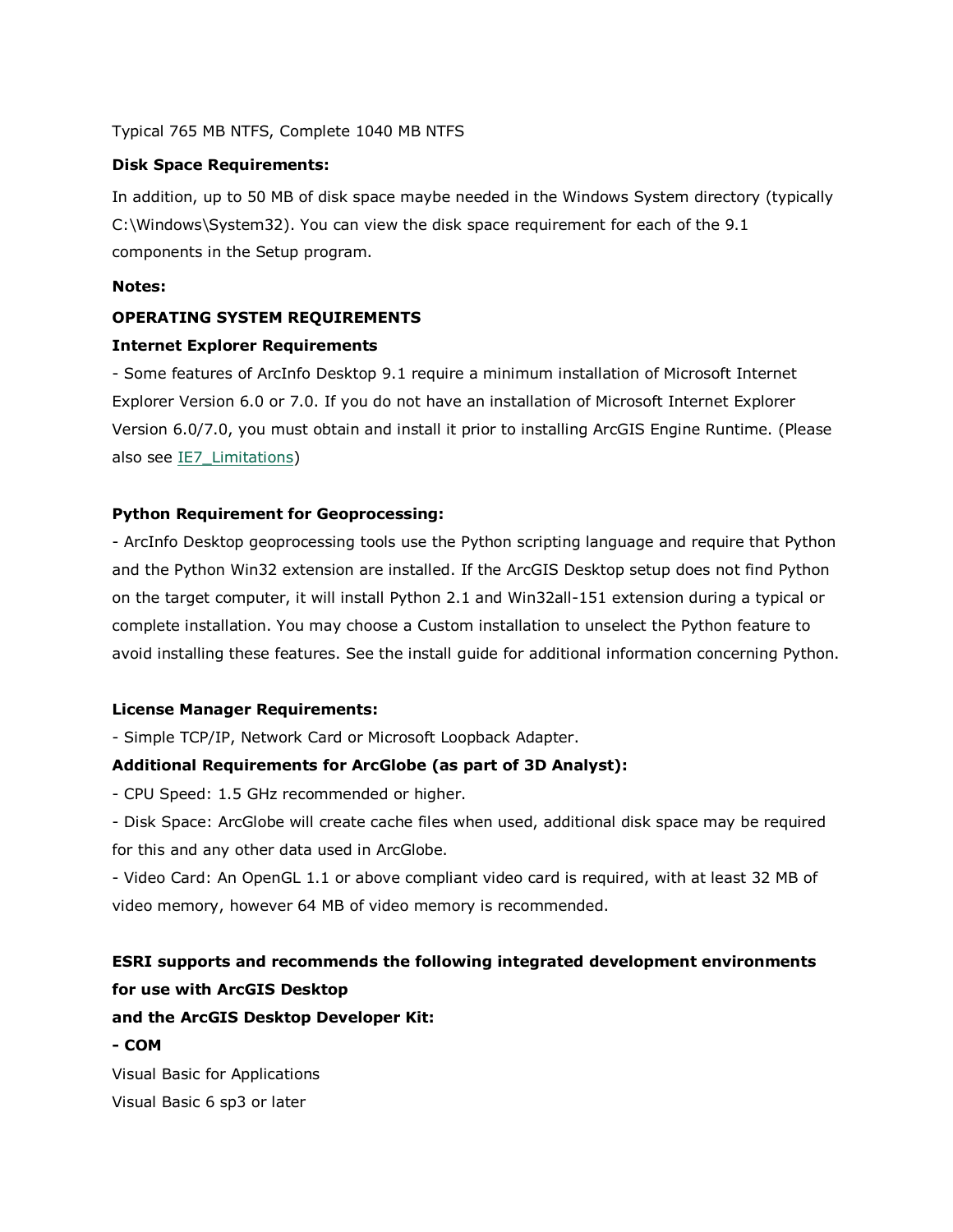Visual C++ 6 sp3 or later Visual C++ (Visual Studio .Net 2003)

#### **- .Net**

C# (Visual Studio .Net 2003 with .NET Framework 1.1 or 1.1 Service Pack 1) VB.Net (Visual Studio .Net 2003 with .NET Framework 1.1 or 1.1 Service Pack 1)

#### **Printer Support:**

ArcGIS supports printing to any Microsoft certified Windows printer using the native driver in ArcGIS. Please note that some printer drivers do not support complex maps and the ArcPress printer driver or additional hardware may be needed for these complex maps.

# **ESRI recommends the following configuration when printing large maps with the ArcPress printer drivers:**

- Pagefile system size of 4096 MB is recommended. ArcPress depends on being able to acquire potentially large contiguous blocks of memory to process a map. The windows limit is 2048 MB and by having a pagefile.sys file of at least twice that size helps ensure that other applications running and using the pagefile system will not introduce an unexpected limit for the ArcPress printer driver.

- Pagefile system should be stored on a dedicated partition or, if possible, a dedicated drive. This will prevent the file from becoming fragmented and diminishing ArcPress's ability to acquire contiguous blocks of memory.

- If large complex maps do not print, then reboot the computer to ensure the pagefile system is cleared. If the pagefile system is not a dedicated drive or partition, make sure that drive does not need to be defragmented.

- Disk Space: at lease 10 GB of space is free on the drive where %TEMP% is located, as potentially large temporary files will be written there while ArcPress is processing a map for printing.

# **Best Performance Configuration**

#### **System Design Strategies**

Recommended platform sizing and system configuration strategies are provided in the System Design Strategies technical reference document available at: [System Design Strategies.](http://www.esri.com/library/whitepapers/pdfs/sysdesig.pdf)

# **Limitations**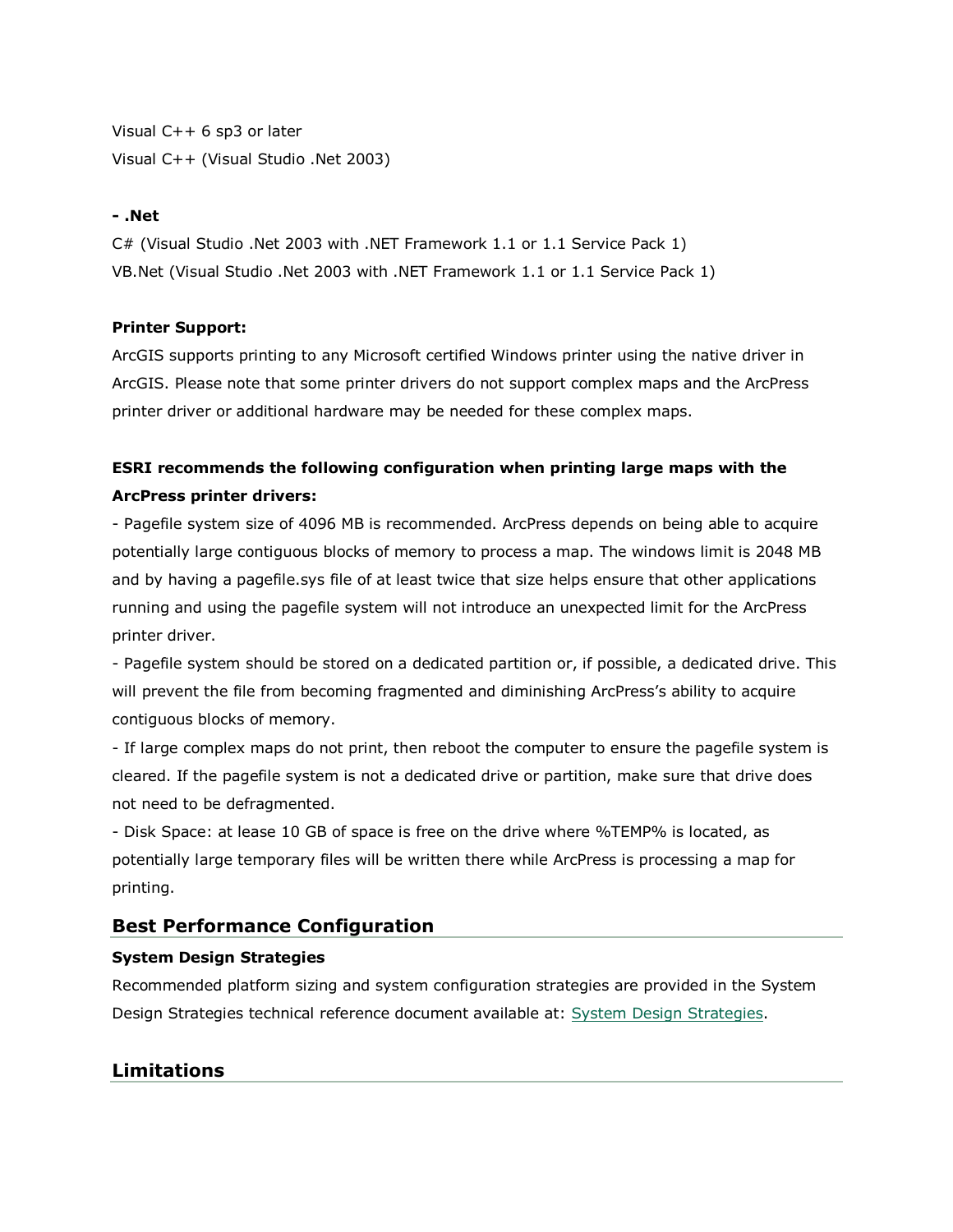# **Platform: IE7 Limitations**

You cannot see inset maps in the directions window until you right-click on the box with the red X to bring up the context menu and then click on "Show Picture."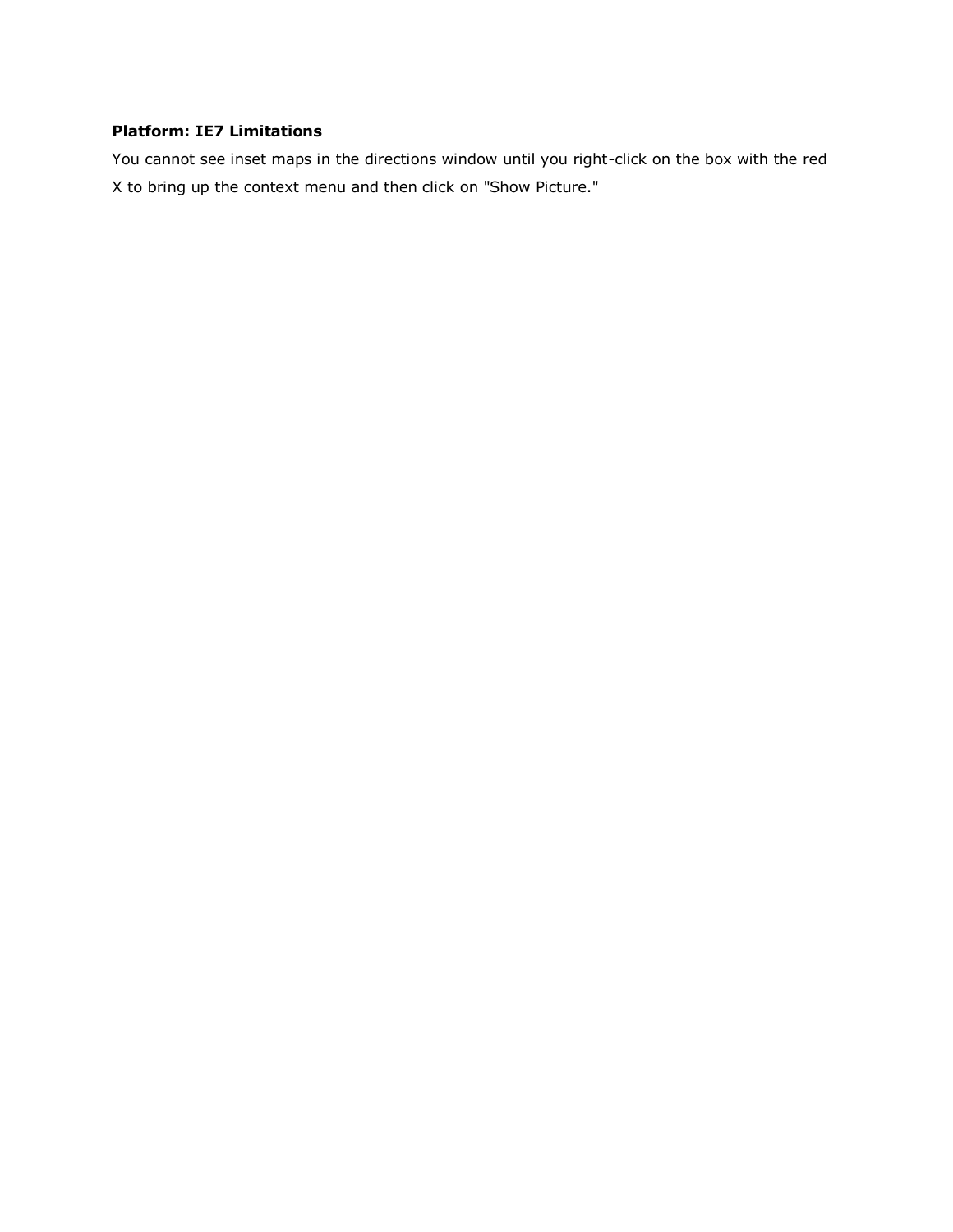# **ArcInfo Desktop 9.1 on PC-Intel Windows 2003 Server Terminal Services**

| Product:                             | ArcInfo Desktop 9.1                                       |
|--------------------------------------|-----------------------------------------------------------|
| Platform:                            | <b>PC-Intel</b>                                           |
| Operating System:                    | Windows 2003 Server Terminal Services                     |
|                                      | Service Packs/Patches: Limitations (refer to Limitations) |
| Shipping/Release Date:  May 18, 2005 |                                                           |

### **Hardware Requirements CPU Speed:**

1.0 GHz recommended or higher

#### **Processor:**

Intel Pentium or Intel Xeon Processors

#### **Memory/RAM:**

512 MB minimum; an additional 256 MB per client instance recommended or higher.

#### **Display Properties:**

Thin Client with 24 bit color depth

#### **Screen Resolution:**

1024 x 768 recommended or higher at Normal size (96dpi)

#### **Swap Space:**

300 MB minimum

Utilizing Windows Terminal Server technology may require additional MB, depending on the number of clients accessing the server.

#### **Disk Space:**

Typical 765 MB NTFS, Complete 1040 MB NTFS

#### **Disk Space Requirements:**

In addition, up to 50 MB of disk space maybe needed in the Windows System directory(typically C:\Windows\System32). You can view the disk space requirement for each of the 9.1 components in the Setup program.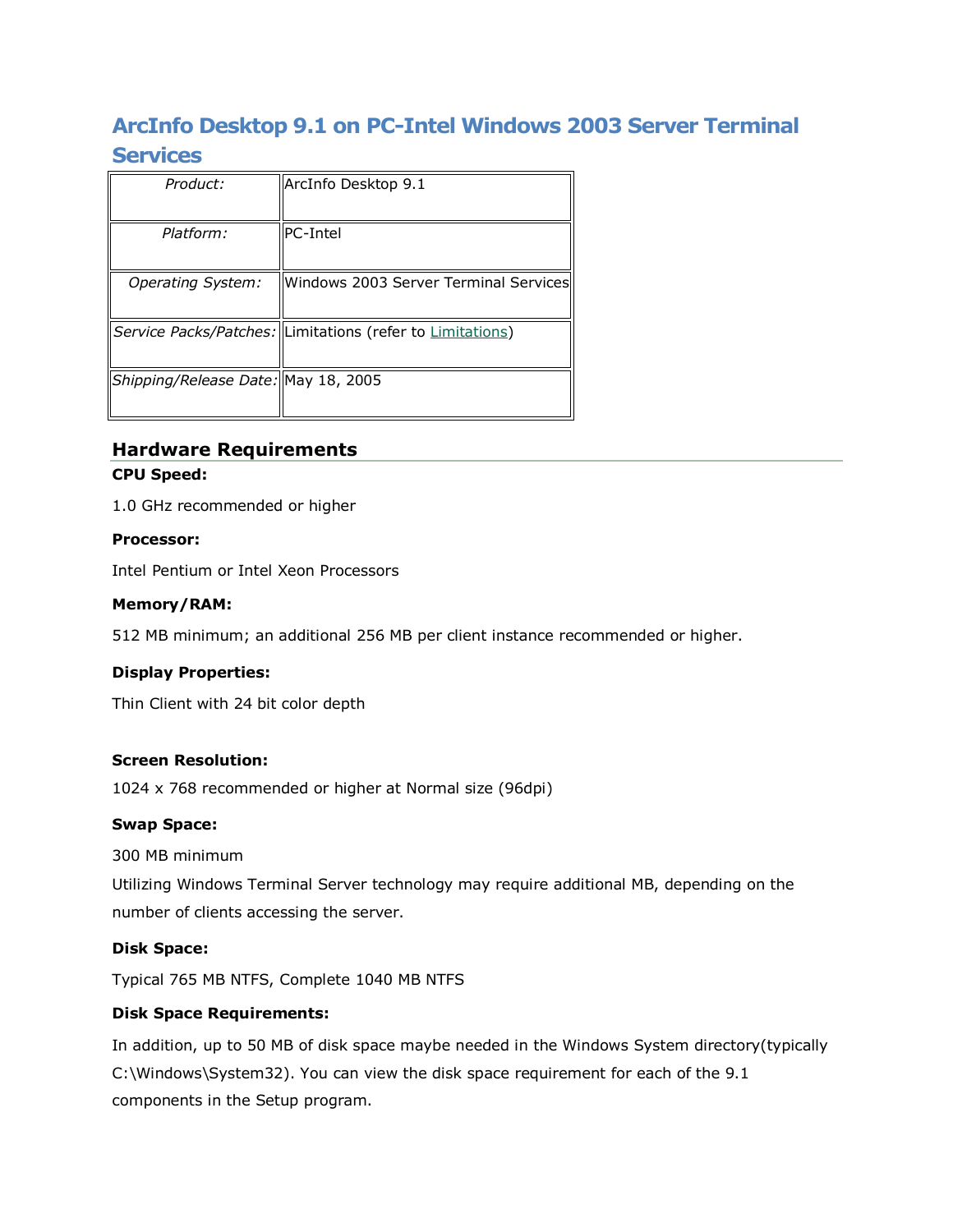#### **Notes:**

#### **OPERATING SYSTEM REQUIREMENTS**

#### **Internet Explorer Requirements**

- Some features of ArcInfo Desktop 9.1 require a minimum installation of Microsoft Internet Explorer Version 6.0 or 7.0. If you do not have an installation of Microsoft Internet Explorer Version 6.0/7.0, you must obtain and install it prior to installing ArcGIS Engine Runtime. (Please also see [IE7\\_Limitations\)](http://support.esri.com/index.cfm?fa=knowledgebase.systemRequirements.list&PN=ArcInfo+Desktop&pName=ArcInfo+Desktop&PVName=&PID=43&count=1&pvid=259&VID=991#IE7_Limitations)

#### **Python Requirement for Geoprocessing:**

- ArcInfo Desktop geoprocessing tools use the Python scripting language and require that Python and the Python Win32 extension are installed. If the ArcGIS Desktop setup does not find Python on the target computer, it will install Python 2.1 and Win32all-151 extension during a typical or complete installation. You may choose a Custom installation to unselect the Python feature to avoid installing these features. See the install guide for additional information concerning Python.

#### **License Manager Requirements:**

- Simple TCP/IP, Network Card or Microsoft Loopback Adapter.

- The License Manager is supported on Windows Server 2003. Refer to ESRI Knowledge Base Article [FAQ: Is the License Manager supported on Windows Server 2003?](http://support.esri.com/index.cfm?fa=knowledgebase.techArticles.articleShow&d=26429) for more information.

#### **Additional Requirements for ArcGlobe (as part of 3D Analyst):**

- CPU Speed: 1.5 GHz recommended or higher.

- Disk Space: ArcGlobe will create cache files when used, additional disk space may be required for this and any other data used in ArcGlobe.

- Video Card: An OpenGL 1.1 or above compliant video card is required, with at least 32 MB of video memory, however 64 MB of video memory is recommended.

# **ESRI supports and recommends the following integrated development environments for use with ArcGIS Desktop**

#### **and the ArcGIS Desktop Developer Kit:**

**- COM**

Visual Basic for Applications Visual Basic 6 sp3 or later Visual C++ 6 sp3 or later Visual C++ (Visual Studio .Net 2003)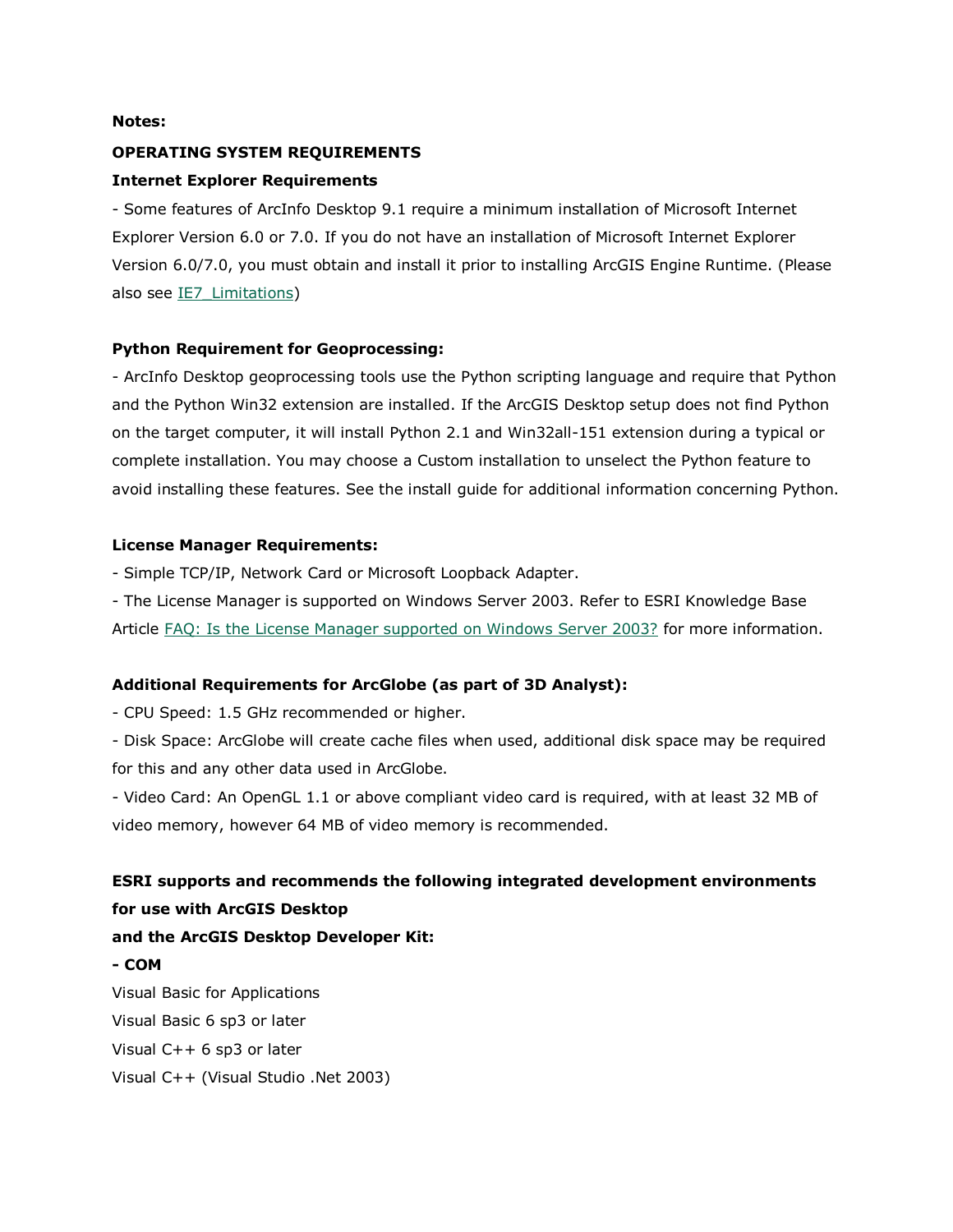#### **- .Net**

C# (Visual Studio .Net 2003 with .NET Framework 1.1 or 1.1 Service Pack 1) VB.Net (Visual Studio .Net 2003 with .NET Framework 1.1 or 1.1 Service Pack 1)

#### **Printer Support:**

ArcGIS supports printing to any Microsoft certified Windows printer using the native driver in ArcGIS. Please note that some printer drivers do not support complex maps and the ArcPress printer driver or additional hardware may be needed for these complex maps.

# **ESRI recommends the following configuration when printing large maps with the ArcPress printer drivers:**

- Pagefile system size of 4096 MB is recommended. ArcPress depends on being able to acquire potentially large contiguous blocks of memory to process a map. The windows limit is 2048 MB and by having a pagefile.sys file of at least twice that size helps ensure that other applications running and using the pagefile system will not introduce an unexpected limit for the ArcPress printer driver.

- Pagefile system should be stored on a dedicated partition or, if possible, a dedicated drive. This will prevent the file from becoming fragmented and diminishing ArcPress's ability to acquire contiguous blocks of memory.

- If large complex maps do not print, then reboot the computer to ensure the pagefile system is cleared. If the pagefile system is not a dedicated drive or partition, make sure that drive does not need to be defragmented.

- Disk Space: at lease 10 GB of space is free on the drive where %TEMP% is located, as potentially large temporary files will be written there while ArcPress is processing a map for printing.

# **Best Performance Configuration**

#### **System Design Strategies**

Recommended platform sizing and system configuration strategies are provided in the System Design Strategies technical reference document available at: [System Design Strategies.](http://www.esri.com/library/whitepapers/pdfs/sysdesig.pdf)

#### **Limitations**

**Platform: Terminal Services Configuration: ArcInfo Desktop 9.1 on Windows Server 2003 Terminal Services is certified with limitations.** - Refer to ESRI Knowledge Base Article [FAQ: Support for Windows Terminal Server \(WTS\) and Citrix MetaFrame](http://support.esri.com/index.cfm?fa=knowledgebase.whitepapers.viewPaper&PID=25&MetaID=389) for details.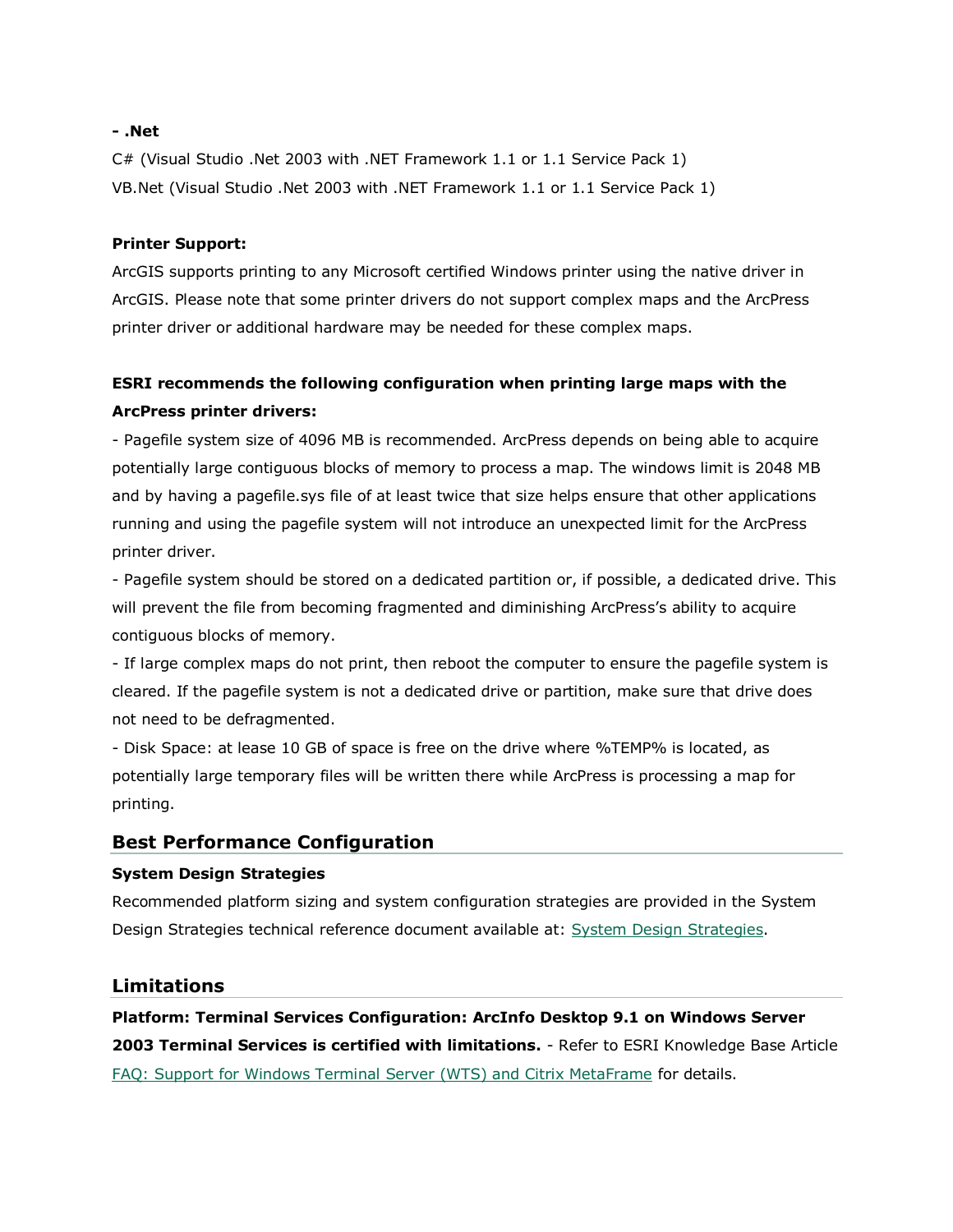#### **IE7 Limitations**

You cannot see inset maps in the directions window until you right-click on the box with the red X to bring up the context menu and then click on "Show Picture."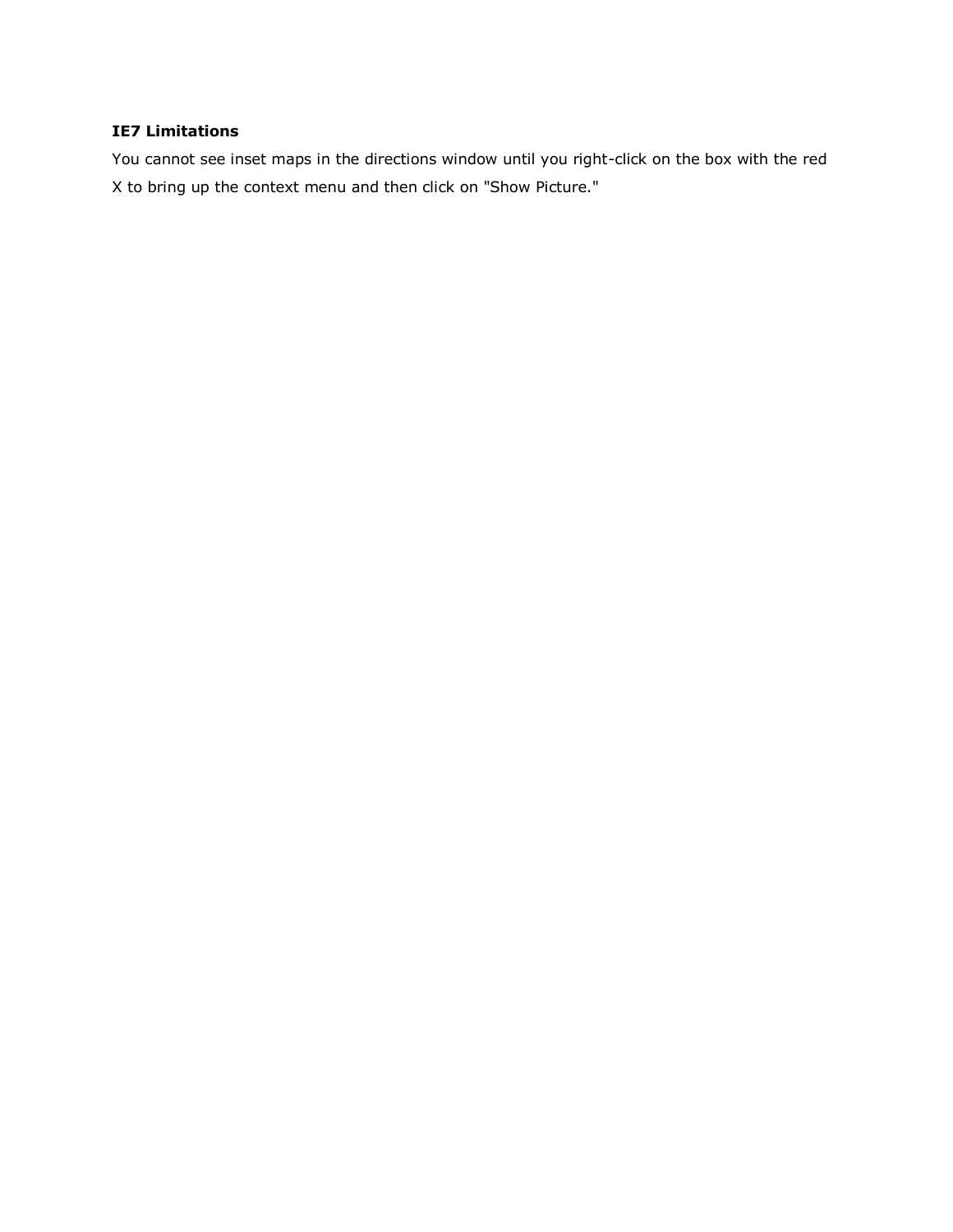# **ArcInfo Desktop 9.1 on PC-Intel Windows XP Professional Edition, Home Edition**

| Product:                            | ArcInfo Desktop 9.1                           |
|-------------------------------------|-----------------------------------------------|
| Platform:                           | <b>PC-Intel</b>                               |
| Operating System:                   | Windows XP Professional Edition, Home Edition |
| Service Packs/Patches:              | SP <sub>1</sub><br>SP2 (refer to Limitations) |
| Shipping/Release Date: May 18, 2005 |                                               |

# **Hardware Requirements**

**CPU Speed:**

1.0 GHz recommended or higher

#### **Processor:**

Intel Pentium or Intel Xeon Processors

#### **Memory/RAM:**

512 MB minimum, 1 GB recommended or higher

#### **Display Properties:**

24 bit color depth

#### **Screen Resolution:**

1024 x 768 recommended or higher at Normal size (96dpi)

#### **Swap Space:**

300 MB minimum

#### **Disk Space:**

Typical 765 MB NTFS, Complete 1040 MB NTFS

#### **Disk Space Requirements:**

In addition, up to 50 MB of disk space maybe needed in the Windows System directory (typically C:\Windows\System32). You can view the disk space requirement for each of the 9.1 components in the Setup program.

#### **Notes:**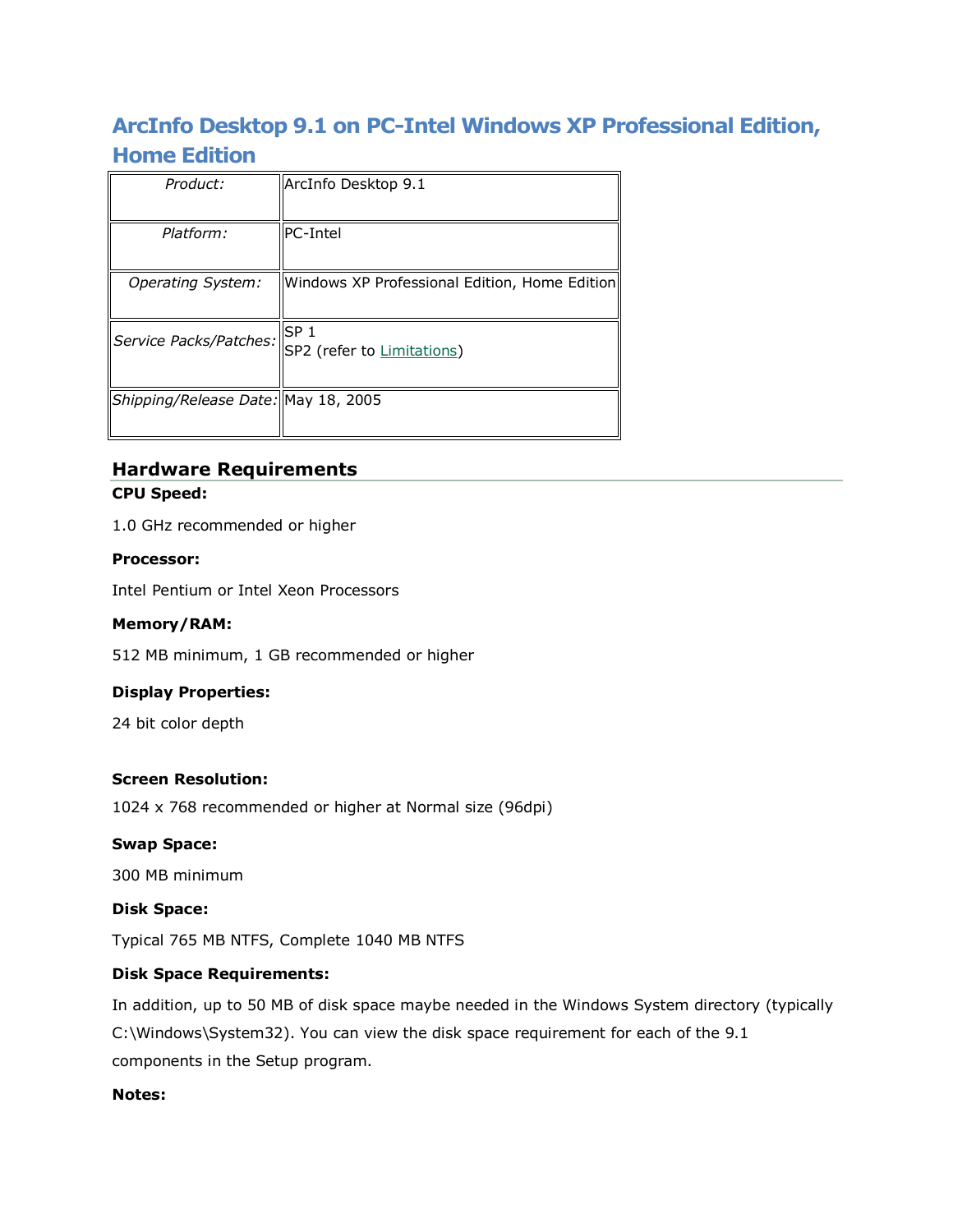#### **OPERATING SYSTEM REQUIREMENTS**

#### **Internet Explorer Requirements**

- Some features of ArcInfo Desktop 9.1 require a minimum installation of Microsoft Internet Explorer Version 6.0 or 7.0. If you do not have an installation of Microsoft Internet Explorer Version 6.0/7.0, you must obtain and install it prior to installing ArcGIS Engine Runtime. (Please also see IE7 Limitations)

#### **Python Requirement for Geoprocessing:**

- ArcInfo Desktop geoprocessing tools use the Python scripting language and require that Python and the Python Win32 extension are installed. If the ArcGIS Desktop setup does not find Python on the target computer, it will install Python 2.1 and Win32all-151 extension during a typical or complete installation. You may choose a Custom installation to unselect the Python feature to avoid installing these features. See the install guide for additional information concerning Python.

#### **License Manager Requirements:**

- Simple TCP/IP, Network Card or Microsoft Loopback Adapter.

#### **Additional Requirements for ArcGlobe (as part of 3D Analyst):**

- CPU Speed: 1.5 GHz recommended or higher.

- Disk Space: ArcGlobe will create cache files when used, additional disk space may be required for this and any other data used in ArcGlobe.

- Video Card: An OpenGL 1.1 or above compliant video card is required, with at least 32 MB of video memory, however 64 MB of video memory is recommended.

# **ESRI supports and recommends the following integrated development environments for use with ArcGIS Desktop**

#### **and the ArcGIS Desktop Developer Kit:**

#### **- COM**

Visual Basic for Applications Visual Basic 6 sp3 or later Visual C++ 6 sp3 or later Visual C++ (Visual Studio .Net 2003)

#### **- .Net**

C# (Visual Studio .Net 2003 with .NET Framework 1.1 or 1.1 Service Pack 1) VB.Net (Visual Studio .Net 2003 with .NET Framework 1.1 or 1.1 Service Pack 1)